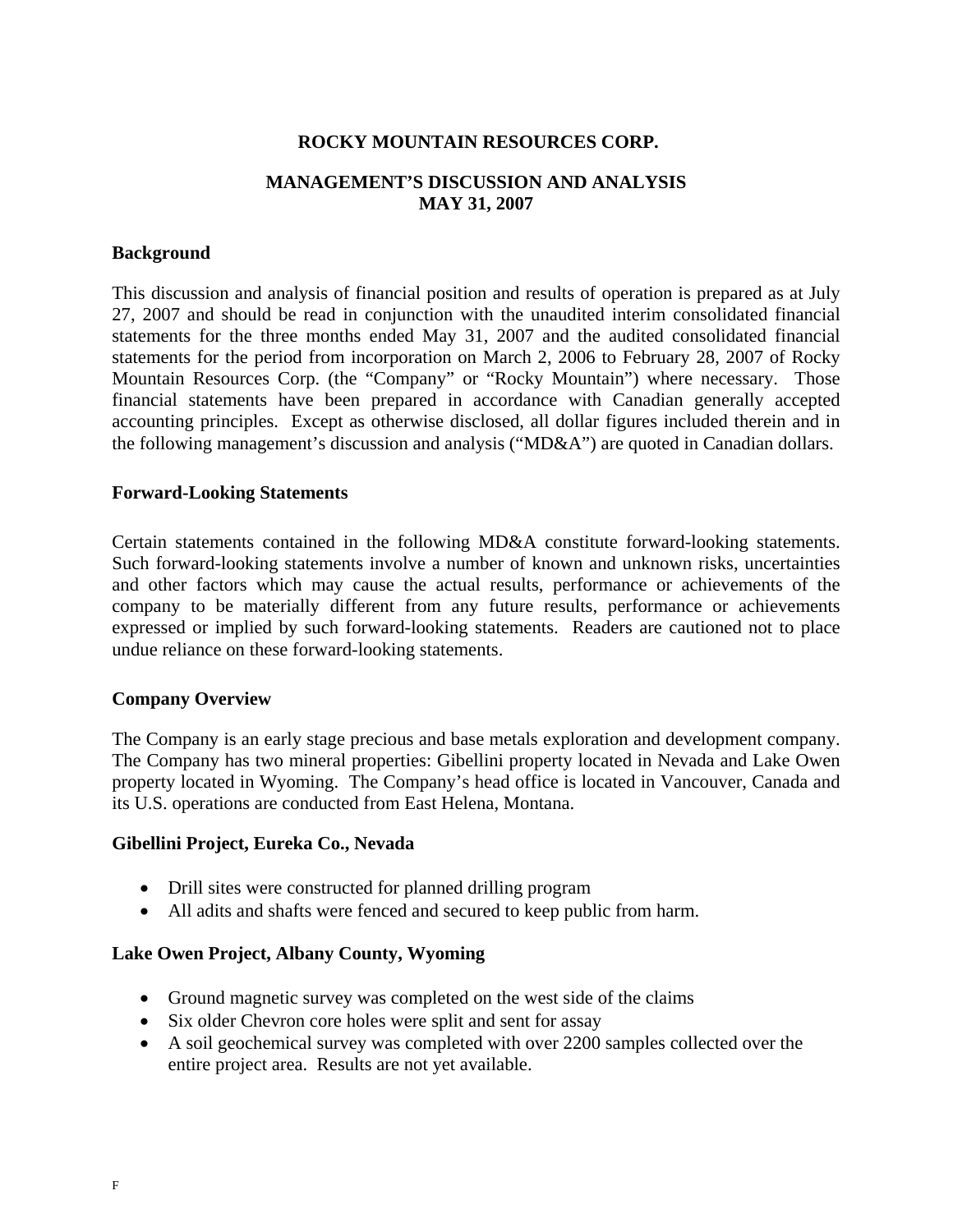# **Results of Operations**

The following table sets forth selected data for the periods indicated:

|                                               | Period from  |                                      |  |  |
|-----------------------------------------------|--------------|--------------------------------------|--|--|
|                                               | Three months | incorporation on<br>March 2, 2006 to |  |  |
|                                               | ended        |                                      |  |  |
|                                               | May 31, 2007 | May 31, 2006                         |  |  |
| Mineral property expenditures                 | \$123,490    | \$9,504                              |  |  |
| General expenses:                             |              |                                      |  |  |
| Office facilities and administrative services | 7,813        | 1,200                                |  |  |
| Professional fees                             | 14,624       | 20,710                               |  |  |
| Salaries and benefits                         | 12,305       |                                      |  |  |
| Other                                         | 4,145        | 2,398                                |  |  |
|                                               | 38,887       | 24,308                               |  |  |
| Other items:                                  |              |                                      |  |  |
| Interest income                               | (10, 461)    | (2,879)                              |  |  |
| Foreign exchange                              | (2,403)      | (543)                                |  |  |
| Property review costs                         | 24,044       | 4,354                                |  |  |
| Loss for the period                           | \$173,557    | \$34,744                             |  |  |
| Basic and diluted loss per share              | \$.01        | \$0.01                               |  |  |

The Company incurred a loss of \$173,557 for the three months ended May 31, 2007, compared to a loss of \$34,744 for the period from incorporation on March 2, 2006 to May 31, 2006. Rocky Mountain is a mineral exploration company without operating revenues. It is the Company's accounting policy to expense exploration and development expenditures incurred prior to the determination of the feasibility of mining operations. Mineral property acquisition costs, which include option payments, are capitalized to the property.

Exploration expenditures in the amount of \$123,490 and \$9,504 were incurred for the three months ended May 31, 2007 and for the period from incorporation from March 2, 2006 to May 31, 2007 respectively. Expenditures on the Company's two mineral properties represent the Company's largest use of funds.

Effective April 2, 2006, the Company engaged the services of Quest Management Corp. to provide office facilities and administrative services for CDN\$600 per month. Such services include accounting and assistance with regulatory matters provided in the Vancouver office. Effective March 1, 2007 the rate was increased to CDN\$1,000 per month. Effective May 1, 2007, the Company also engaged the services of MGC Resources Inc. to provide office facilities and administrative services at US\$1,850 per month in the Montana office.

The Company incurred \$24,044 and \$4,354 in costs associated with reviewing prospective mineral properties for the three months ended May 31, 2007 and the period from March 2, 2006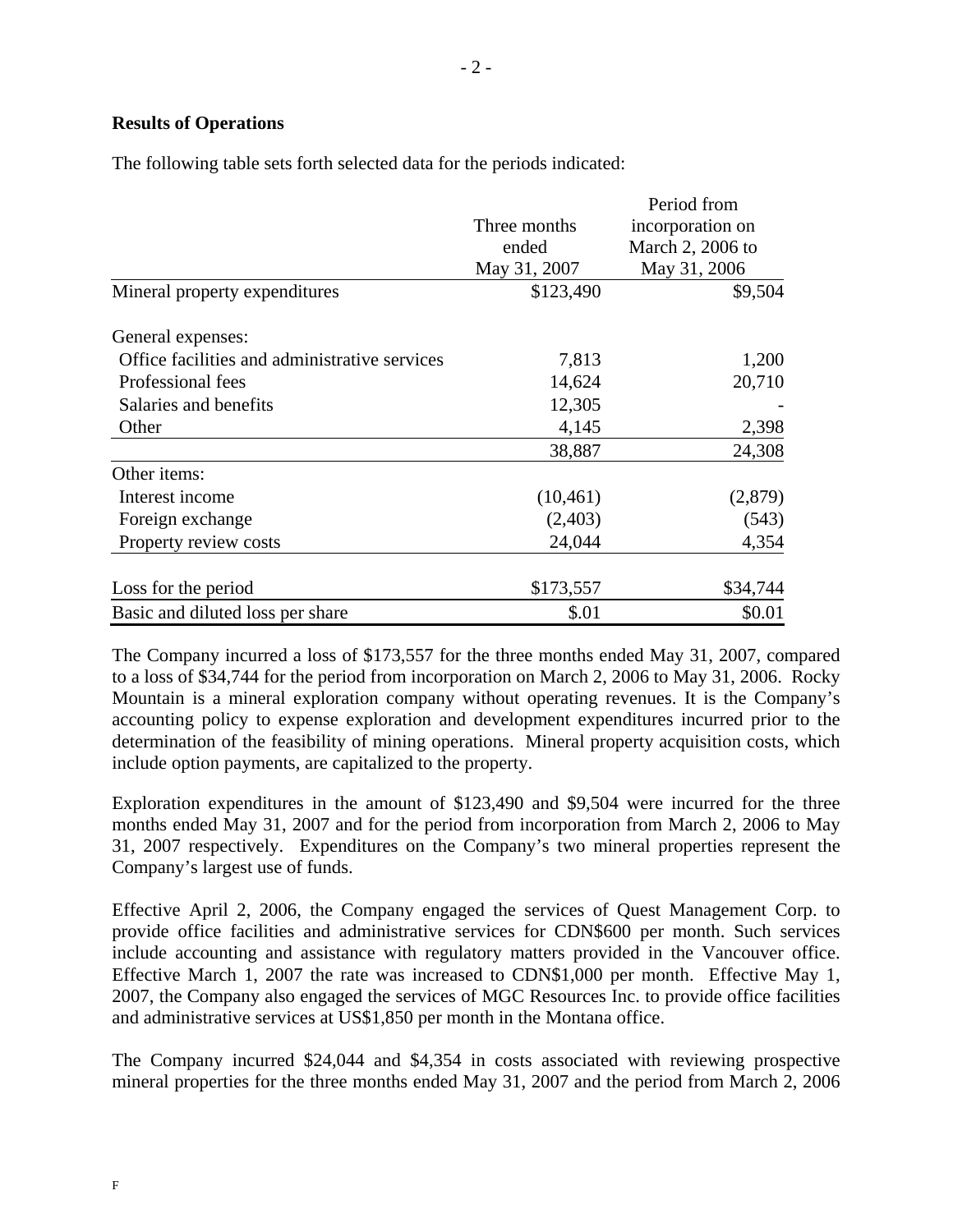to May 31, 2006, respectively. This increase in spending reflects the Company's effort to review other properties.

Effective February 1, 2007 salaries and benefits of \$12,305 were paid to Mr. Alan Branham, who was a director and Vice-President of Explorations.

The foreign exchange gain recorded in the current year represents the impact of exchange rate fluctuations on the Company's U.S. dollar holdings.

The Company's only source of income is interest earned from funds on deposit.

# **Cash Flows, Liquidity and Capital Resources**

The Company had cash of \$934,097 as at May 31, 2007, compared to \$1,245,296 as at February 28, 2007.

Exploration expenditures of \$123,490 for the three months ended May 31, 2007 on the Company's two mineral properties represent the Company's largest use of funds. Under the terms of mineral lease agreements for the Gibellini property, the Company is obligated to make quarterly payments of US\$30,000; a series of escalating annual advance royalties, commencing with \$12,000 due on or before December 30, 2007; and a series of escalating annual advance royalties, commencing with \$10,000 due on or before April 16, 2008 . Under the terms of the Lake Owen property agreement, the Company is required to make annual advance royalties of US\$35,000; and work commitments as follows: US\$200,000 on or before June 1, 2007 (extended to September 1, 2007); US\$350,000 on or before June 1, 2008; and US\$500,000 on or before June 1, 2009 and annually thereafter. Annual costs for general and administration are estimated to be approximately \$320,000. To fund the above activities, the Company is in the process of completing an initial public offering for up to 2,500,000 common shares at \$1.00 per share for gross proceeds of up to \$2,500,000. Receipts for the final prospectus were issued on July 23, 2007 and the financing must be completed within ninety days of that date.

Summary of Quarterly Results:

|                          |                                |                             |                            |                  | Basic &<br>Diluted        |
|--------------------------|--------------------------------|-----------------------------|----------------------------|------------------|---------------------------|
|                          | Mineral<br>Exploration<br>(\$) | General<br>Expenses<br>(\$) | Interest<br>Income<br>(\$) | Net Loss<br>(\$) | Loss<br>Per Share<br>(\$) |
| $Q1 - May 31, 2007$      | \$115,623                      | \$46,754                    | \$(10,461)                 | \$173,557        | 0.01<br>S                 |
| $Q4$ – February 28, 2007 | 64,419                         | 49,752                      | (5,584)                    | 111,383          | 0.01<br>S                 |
| $Q3 - November 30, 2006$ | 119,822                        | 25,703                      | (2,773)                    | \$139,382        | 0.01<br>\$                |
| $Q2 -$ August 31, 2006   | 167,267                        | 23,831                      | (5,664)                    | \$189,514        | 0.02<br>\$                |
| $Q1 - May 31, 2006$      | 9.504                          | 28,662                      | (2,879)                    | \$34,744         | 0.01<br>\$                |

#### **Explanatory Notes:**

1. The Company is a start-up mineral exploration company, incorporated on March 2, 2006 and earns interest income but has no operating revenue. Interest income is mainly a function of funds on deposit. The Company completed an initial private placement for approximately \$820,000 during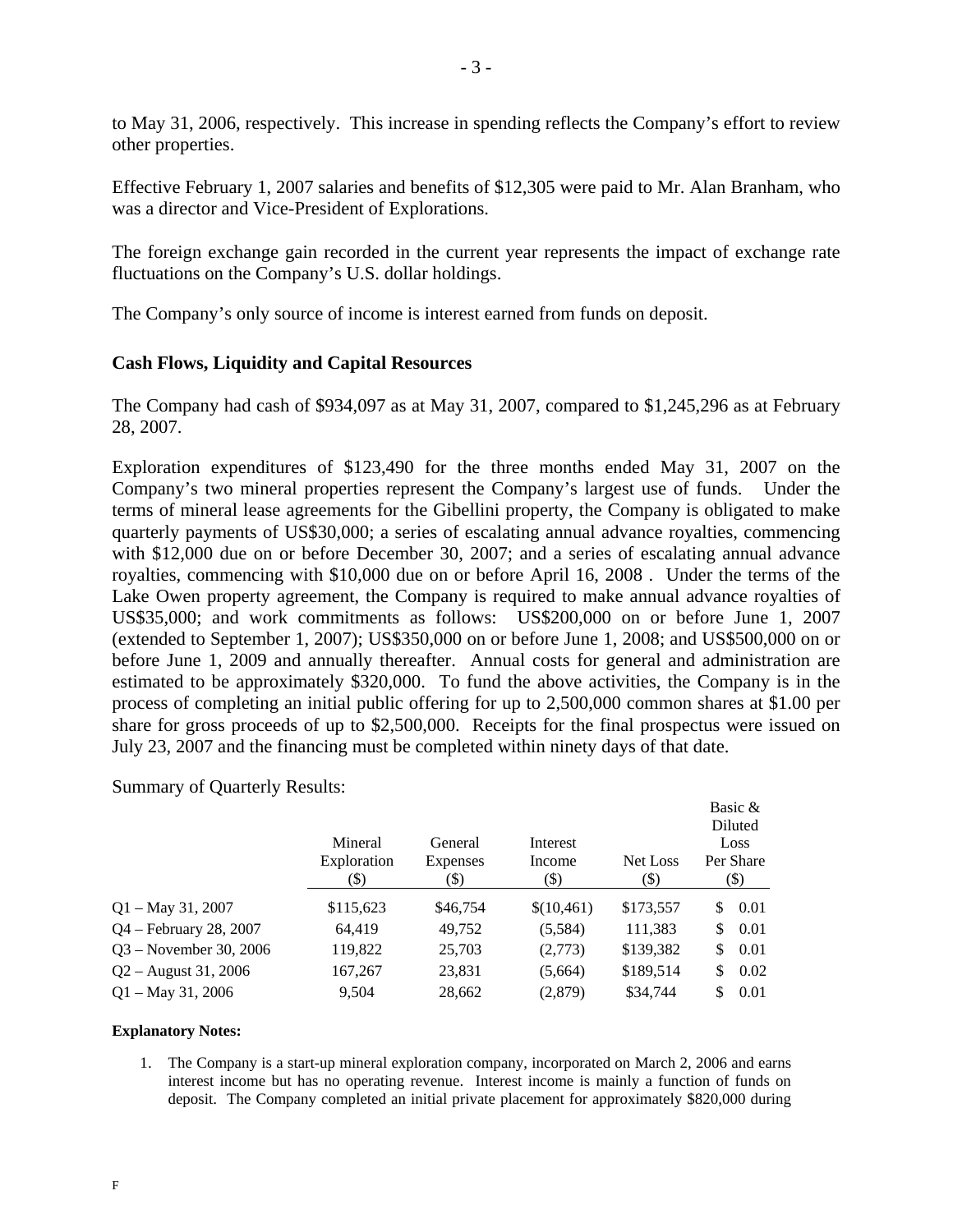May and June of 2006 and an additional private placement of approximately \$1,120,000 during January 2007.

- 2. Q1 May 31, 2006 is for the period from incorporation on March 2, 2006 to May 31, 2006.
- 3. General expenses have been trending upward since incorporation reflecting increased levels of activity. Expenses during  $Q1 - May 31$ , 2006 were high due to the costs of incorporation and startup.

#### **Transactions with Related Parties**

Effective April 1, 2006, the Company entered into an agreement with Quest Management Corp. ("Quest"), a company related by virtue of one director and two officers in common, to pay a monthly fee of CDN\$600 for accounting and various administrative office services. This rate was increased to CDN\$1,000 per month on March 1, 2007. During the three months ended May 31, 2007, the Company paid a total of \$3,000. In addition, the Company reimburses Quest for out of pocket direct costs incurred on behalf of the Company. Such costs include travel, postage, courier charges, printing and long distance telephone charges.

Effective May 1, 2007, the Company entered into an agreement with MGC Resources Inc., ("MGC") which is a subsidiary of Midway Gold Corp., and a company related by virtue of four directors and an officer in common, to pay US\$1,850 for various administrative office services. During the three months ended May 31, 2007 the Company incurred costs of CDN\$2,095 to MGC.

These transactions are in the normal course of operations and are measured at the exchange amount, which is the amount of consideration established and agreed to by the related parties.

#### **CRITICAL ACCOUNTING ESTIMATES**

#### **Mineral Property Costs**

It is the Company's accounting policy that exploration and development expenditures incurred prior to the determination of the feasibility of mining operations are charged to operations as incurred. The Company's mineral property account on the balance sheet reflects actual costs incurred by it on acquisition costs of its properties. The realization of the Company's investment in these exploration projects is dependent upon various factors, including the discovery of economically recoverable reserves of minerals, the ability to obtain necessary financings and/or joint venture partners to develop each project's potential, and upon future profitable operations, or alternatively upon the disposal of interests on an advantageous basis. The Company reviews the carrying values of its projects on a quarterly basis and if required, makes an adjustment to reflect the project's realizable value. Capitalized costs will be amortized over the estimated useful life of the properties following the commencement of production.

#### **Off-Balance Sheet Arrangements**

The Company has no off-balance sheet arrangements.